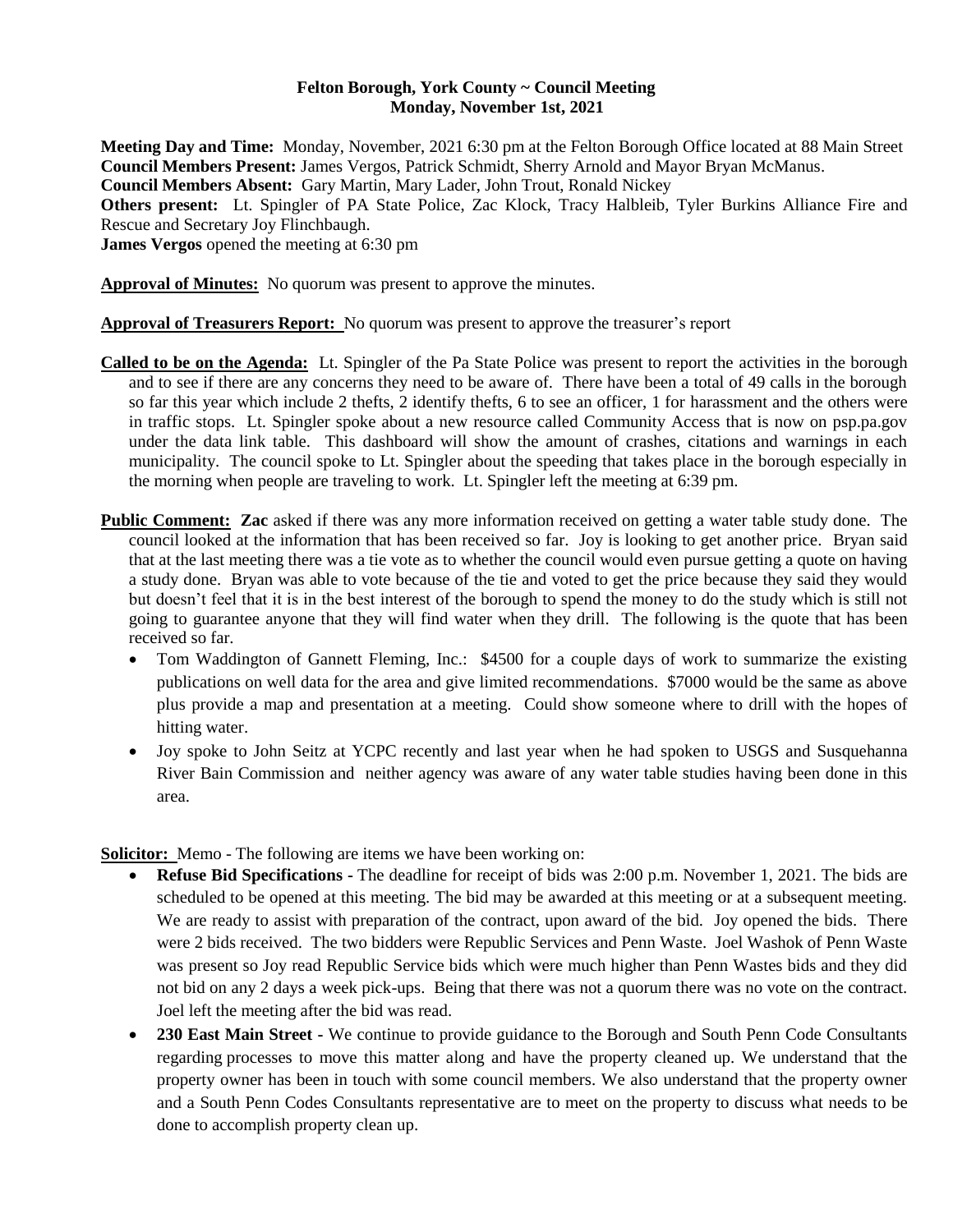- **General Tax Ordinance/Real Estate Tax Ordinance/Resolution** The Ordinance/Resolution needs to be adopted by December 31, 2021. Please let us know if you need us to assist with preparation of the resolution or ordinance. Joy said that she is able to do this resolution.
- **Tax Collection Agreement -** The Tax Collection Agreement with Chanceford Township for its tax collector to collect the Borough's taxes expires on December 31, 2021. If a resident is not elected as tax collector for Felton Borough at the general election on November 2, 2021, the Borough may enter into a joint tax collection agreement with Chanceford Township or the York County Treasurer's Office. We are ready to assist as necessary.
- **Nuisance Ordinance -** We are in the process preparing an updated Nuisance Ordinance which I expect to offer to you in the coming months for your consideration and adoption.
- **Charles Street Improvement Project -** We are currently assisting the Borough with an issue involving Farhat Excavating LLC and the removal of mesh on the grass area near the gazebo.
- **Collection Report -** The report will be provided by Paralegal Ross. The council reviewed the report and Joy mentioned that the last sewer account has now been paid in full so we will be able to close the sewer account by the end of the year.

# **Engineer** –

- **DCNR Playground Grant**  our playground equipment still has not shipped. Once it is shipped, it will go to the installer to make sure all the pieces are there and then they will let us know when they will be out to do the installation.
- **Center for Water Quality Excellence**  Joy spoke to them about funding to replace the stormwater sewers in the borough and they feel that before we go after any funding we need to have our lines televised to prove that indeed they do need to be replaced. Also being that Red Lion Ave will be paved next year we should focus there first.

# **Code Enforcement –**

 **230 Main Street** – James met with Tyler and Jeremy from South Penn Codes on Tyler's property this afternoon to discuss what needs to be done in order to bring the property into compliance. Tyler was informed of what is actually junk. South Penn Code Consultants is willing to give him additional time to resolve this violation so long as he continues to show marked improvement in the cleanup of the property and, as agreedupon, can have the property cleaned up within 30 days. They discussed the possibility of moving the junk, or all of the scrap and other items, into an enclosed structure so as to become compliant, or complete removal of the junk from the property. He decided to remove it all. He knows that any scrap brought back onto the property has to be put into a building.

• There was a discussion on how this property and others has been handled. The council would like to see that when a complaint is received and it is sent onto South Penn Codes, they request an onsite inspection with the property owner to discuss the violation

• **Updates** – there have been no updates given. Jeremy is going to make sure that we have a report going forward. He was unable to attend tonight's meeting.

**Alliance Fire and Rescue –** Tyler Burkins did not have a full report this month but gave the following information.

- There were a total of 87 calls for both stations in October. 3 of which were in the borough.
- There is currently a hole in between the fire hall and the station house due to a water line that had broken and needed to be repaired.
- The damage from the mowing contractor still has not been corrected. Joy will check with the contractor.
- They held their first fundraiser during the Halloween parade at the Leo Station.
- They have been installing new doors and some other improvements at the Fiddlers so there will be a slight increase in pricing starting in 2022. Rentals are going well. They are booked through 2022 and starting to book for 2023.
- There are currently 2 junk cars at the back of the fire hall because they are doing vehicle rescue training.
- The 2 relief associations are close to being merged together into one.